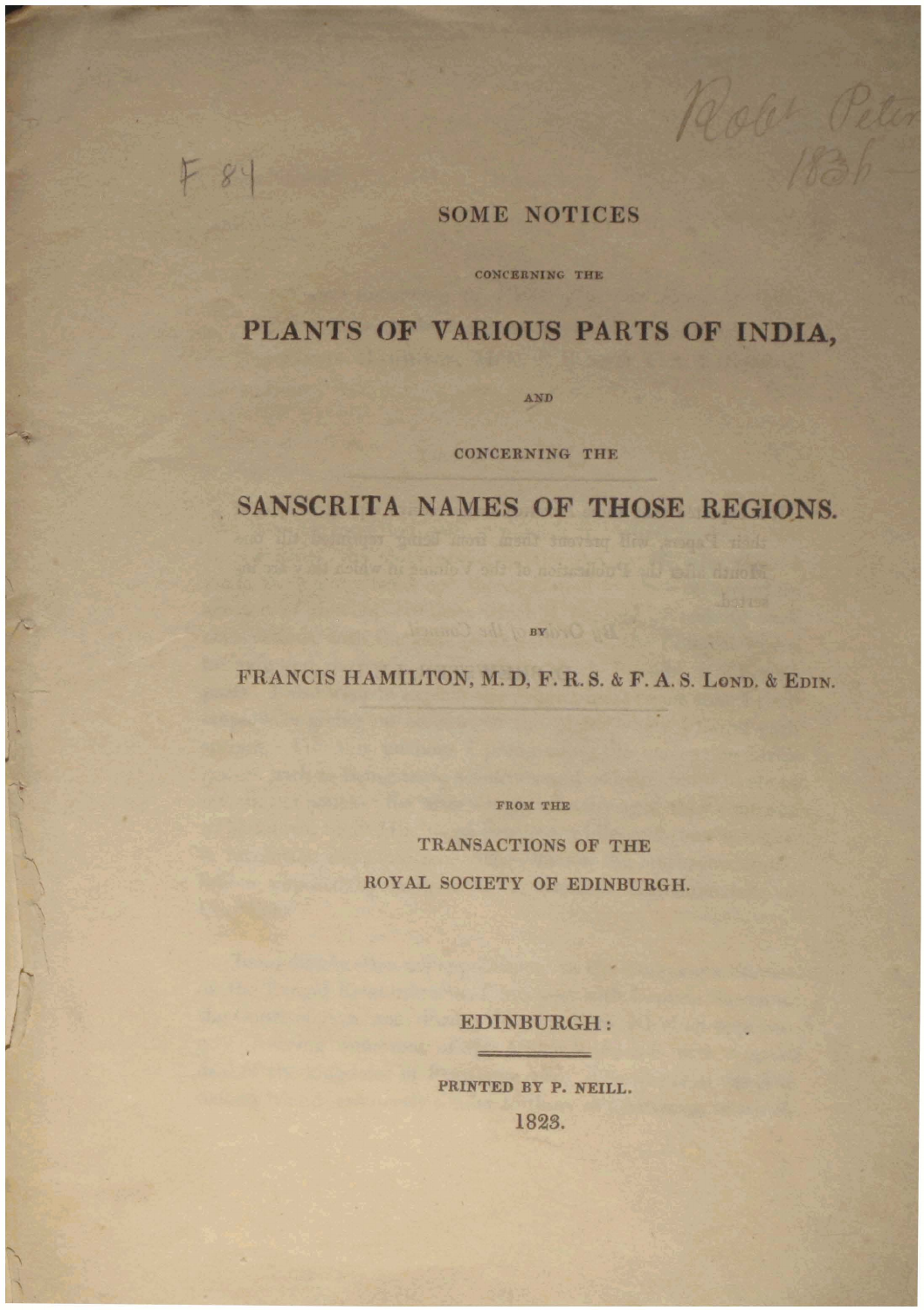**k is expected that tliose AUTHORS who receive separate Copies of**  their Papers, will prevent them from being reprinted till one **Month after the Publication of the Volume in which they are inserted.** 

*By Order* **of** *the Council,* 

D. **BREWSTER, LL. D. Sec. R. S. E.**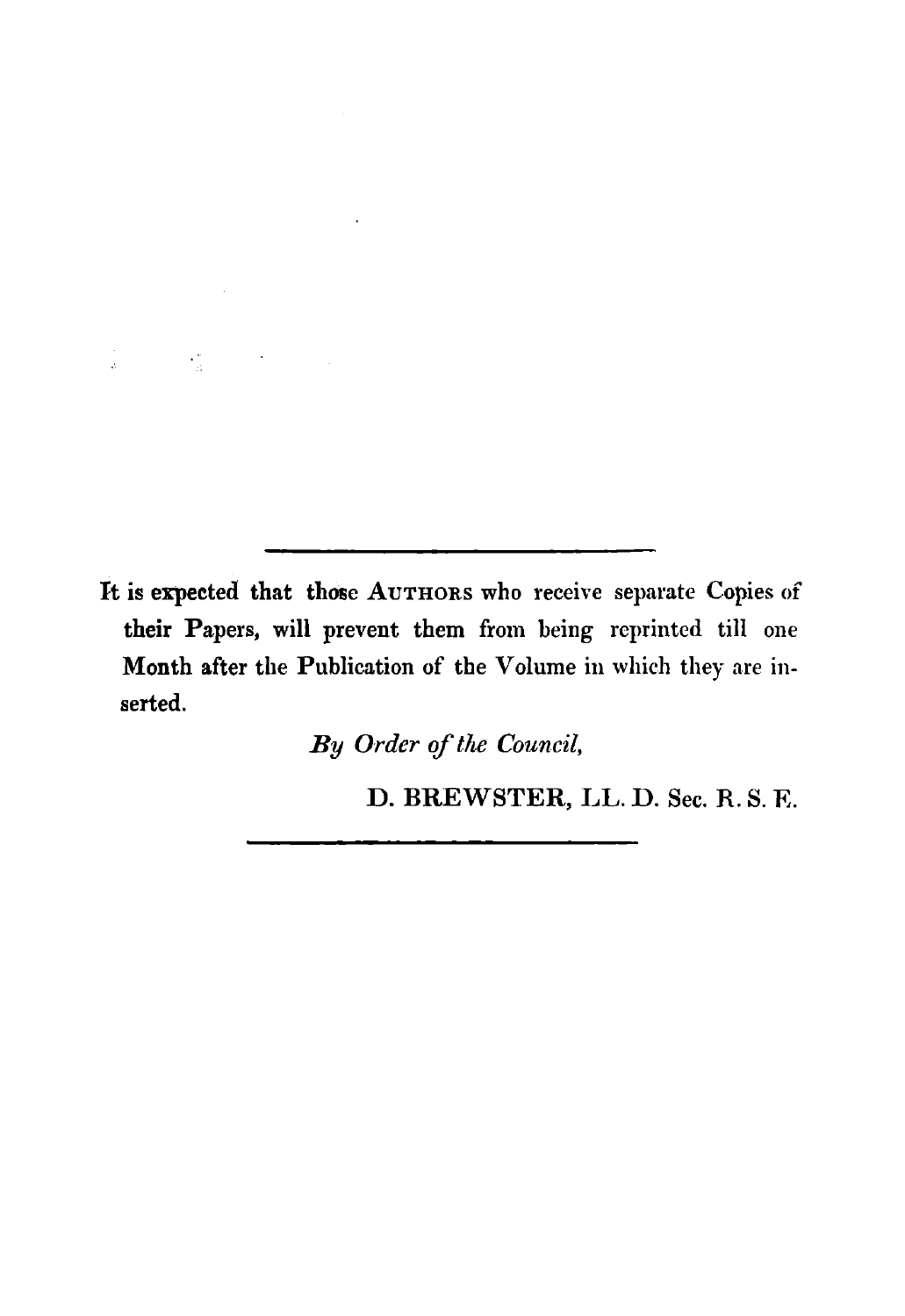Some Notices concerning the Plants of various Purts of India, and concerning the Sanscrita Names of those Regions.  $\mathbf{B}\mathbf{v}$ FRANCIS HAMILTON, M.D. F. R. S. & F. A. S. Lond. & Edin.

## (Read June 18. 1821.)

 $\bf{A}$ s it is my intention soon to publish, in various works on Natural History, the observations on the Botany of India which I made during my residence there, I wish to place on record an account of the opportunities which I enjoyed of making such observations, with the view of explaining to the Botanist where he may find the various collections which I made in different parts. I also wish to explain the geographical terms that I shall employ, in giving an account of the places where I found each species. For this purpose I prefer using the ancient Sanscrita names, both as being more scientific, and as being more likely to remain permanent; for, after a lapse of many ages, they continue to be known to all Hindus of learning, while each new invasion or revolution sinks into immediate oblivion the mushroom appellations imposed by modern rulers, whether Muhammedans or Christians.

Immediately after my appointment to the Company's Service on the Bengal Establishment, I was sent with Captain SYMES to the Court of Ava, and, during the year 1795, I had an opportunity of seeing somewhat of the Andaman Islands, with a good deal of the kingdoms of Pegu and Ava. The plants of the Andaman Islands are nearly similar to those of Chatigang, of which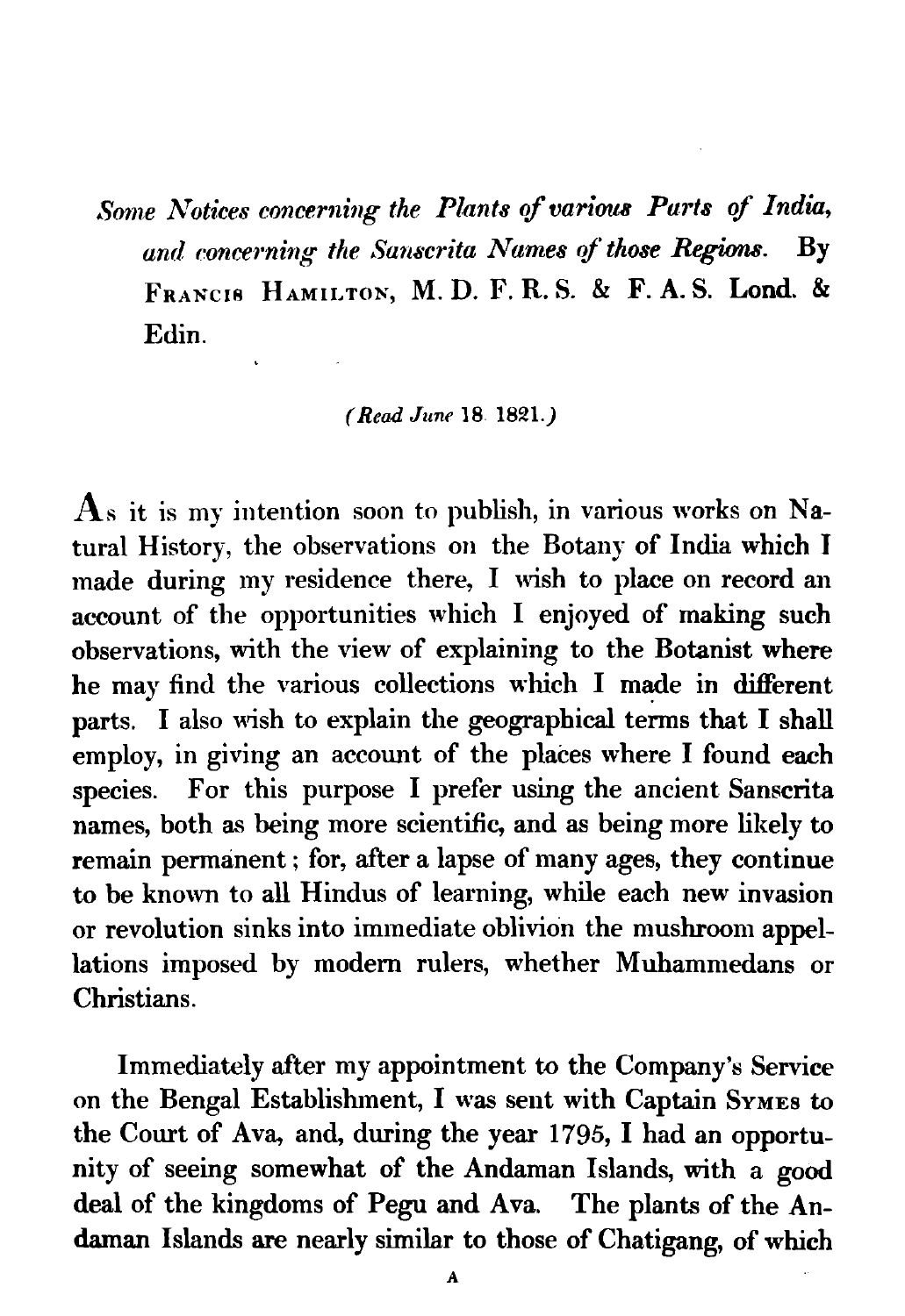I shall give a more full account. Those of Pegu nearly resemble those of the southern and eastern parts of Bengal, while those of Ava bear a stronger resemblance to the productions of Mysore. The reason of this seems to be, that the territory of Pegu enjoys mucl1 more copious rains than **Ava,** which, like the southern parts of what we call Hindustan, is a parched country, and, in order to bring rice to maturity, requires artificial irrigation by means of reservoirs or canals. On the way, however, between Pegu and Ava, where we approached the mountains bordering Arakan on the east, we had a vegetation much resembling that of Chatigang, and of the mountains extending from thence along the eastern frontier of Bengal, which will be afterwards described. The plants, which I collected during this journey, were transmitted, together with a good many drawings, to the Court of Directors, and were given to Sir Joseph BANKS, in whose collection they probably remain; but copies of most of the drawings, partly coloured, were preserved by me, and deposited in the Company's Library. I also preserved a copy of the Notes, which I took on the spot, and this will be found in the same collection.

In 1796, 1797, and part of 1798, I was stationed at Lukhi**pur,** in the south-eastern part of Bengal, and in the ancient **king**dom of Tripura. My time was there much occupied in describing the fishes of the country ; but 1 took many descriptions of plants, which are also deposited in the Company's Library; but I did not preserve specimens. I corresponded, however, very frequently with Dr ROXBURGH, and transmitted to him whatever he thought would be acceptable, learning, at the **snrne** time, what both he and K**ENIG** called various plants.

In spring 1798, by the desire of the Board of Trade at Calcutta, I visited the district of Chatigang, which, together with that of Komila, formed the chief part of the ancient kingdom of Tripura, and I afterwards skirted the hills of Komila, wllere the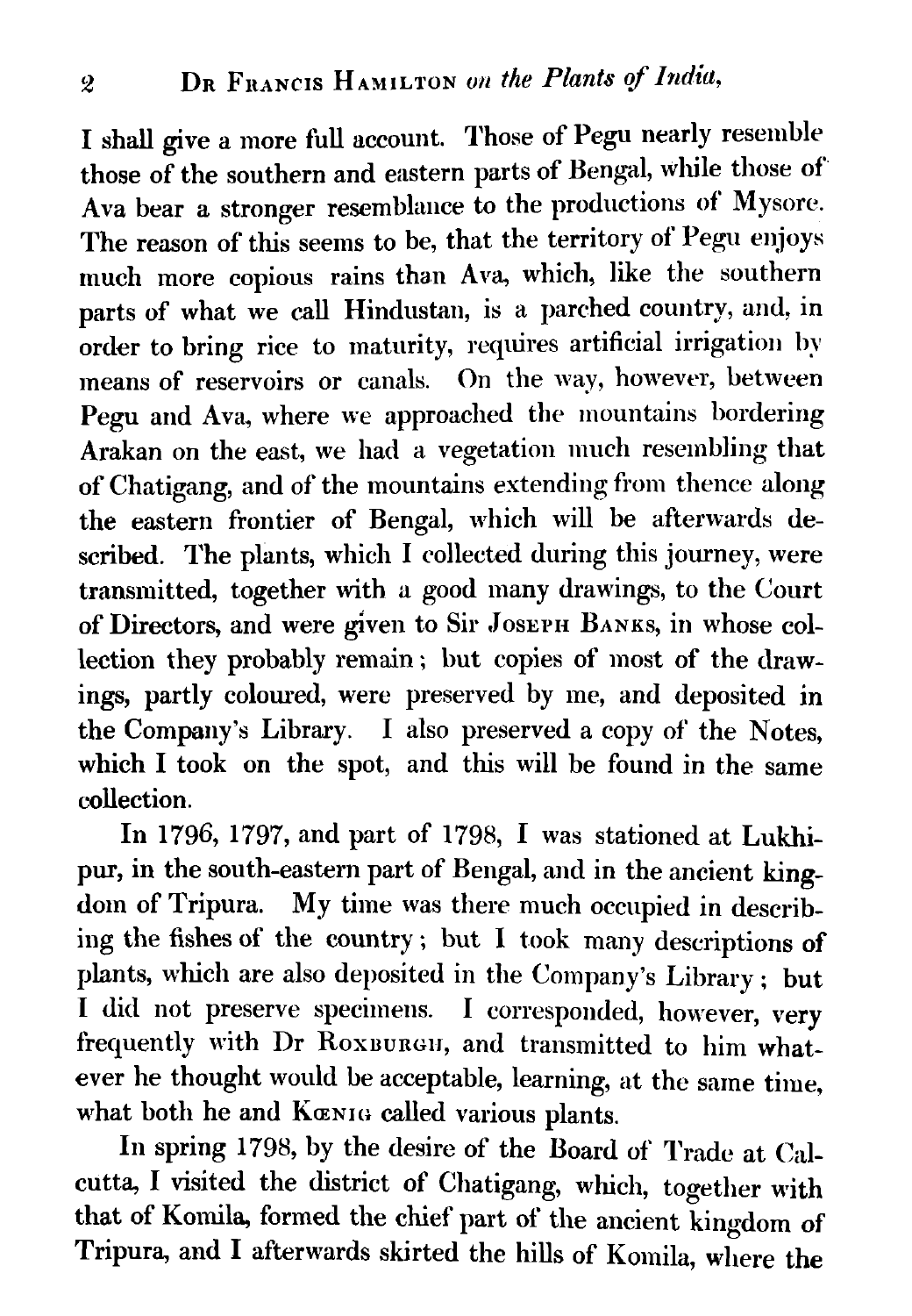tribe of Tripura still maintains a kind of independence. Here I had a full opportunity of examining the splendid vegetation of the well watered districts of Farther India *(extra Gangem)* which bounds the extensive Gangetic plain on the east, and extends south from what we call China to the Ocean. It must be observed, however, that this Farther India, as it has been called, is the proper China of the Hindus, from whom we derived the word, while, what we name the Chinese Empire, the Hindus call Maha China, or the Great China.

The largest portion of this Farther India, or Southern China, is mountainous and well watered: but its mountains nowhere rise to an alpine elevation, and, owing to a copious supply of moisture, and a deep soil, are, in general, covered to the summit with lofty forests. .I have already mentioned, that a great part of the proper kingdoms of Pegu and Ava **differs** a good deal **from**  the general appearance of the neighbouring countries, the former resembling more the southern plains of Bengal, and the latter the southern peninsula of India ; but by far the greater portion of this Farther India, in its vegetable productions, resembles Chatigang ; and what RUMPHIUS called India aquosa, or the immense Eastern Archipelago, including the Andaman and Sicobar islands, may be considered as belonging to the same vegetable arrangement. Of this the most prominent feature is a tendency in trees of considerable size to twine round others, forming thus forests almost totally impervious. These twining trees, the E'unes syluestris of RUMPHIUS, are often thicker than the human body, and extend to great distances, overwhelming the most lofty and vigorous woods; and so strong is the tendency to this kind of vegetation, that some even of the Palmæ (Calamus, L.) a tribe in general remarkable for erect stiffness, are here climbers, and, after overtoping the highest trees, again drop branches to the earth, which take root, and climb up the trees that are adjacent; and thus, with other thicker, though less powerfully armed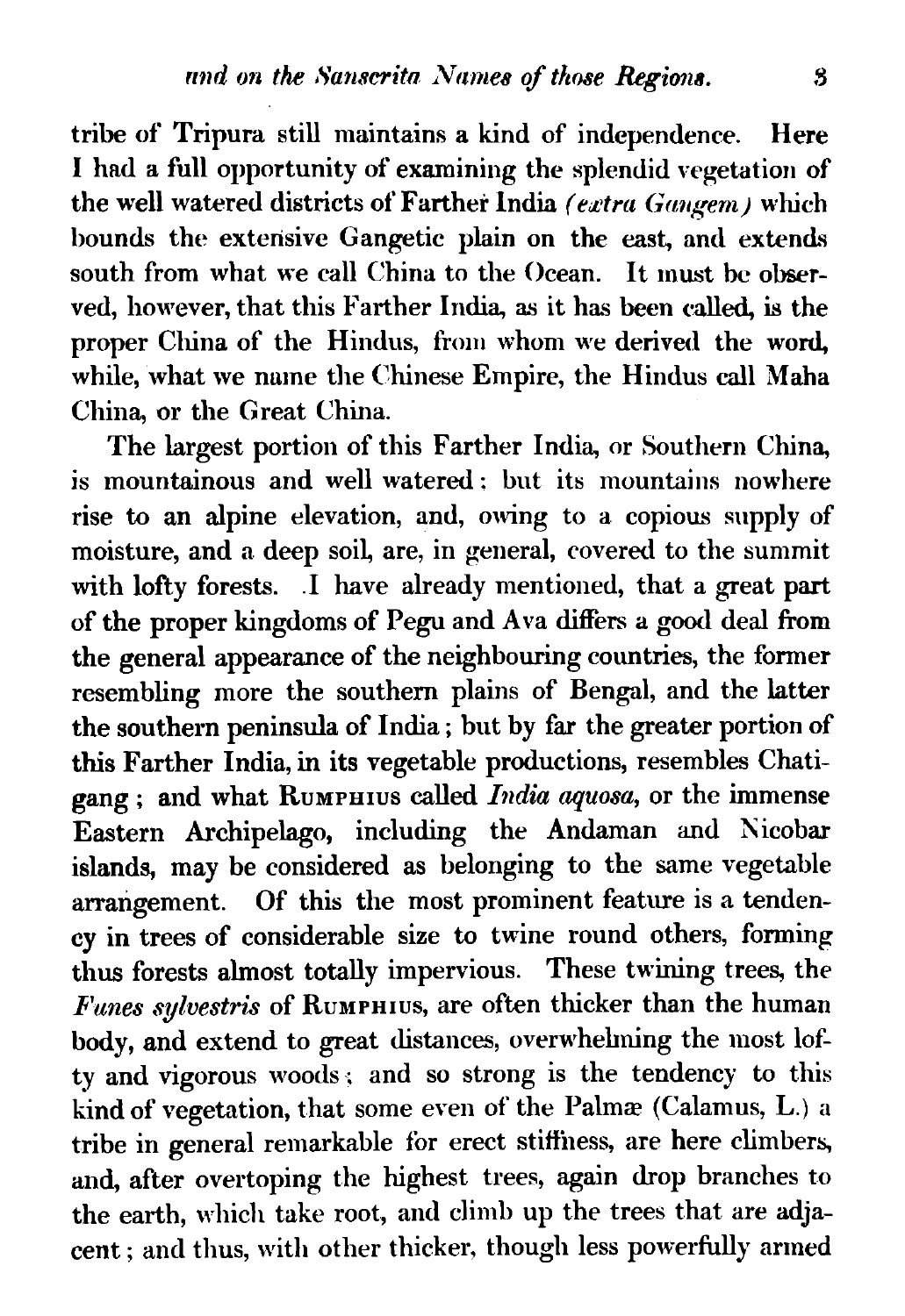climbers, form a mat which becomes almost impenetrable. This thick vegetation produces a delightfill coolness, and preserves a moisture that encourages the growth of numerous and beautiful parasitical plants, Filices, Aroideæ and Orchideæ; but renders the climate rather sickly to constitutions unaccustomed to such a moisture. In this fine region, the valleys between the hills are uncommonly fertile, and, being well watered, produce abundant crops of rice, tlie grand source of nourishment for the inhabitants, although the tuberous Aroidex and Dioscoreas, both very nutritious, may be considered as the proper offspring of this territory, where they thrive with an uncommon vigour and variety. In this country, even the unoccupied wastes have a luxuriance of vegetation, that renders them almost equally impervious with the forests ; and grasses, mostly of the genus Saccharum, shoot up with a prodigious luxuriance and thickness. They generally exceed six feet in height, and often reach to twice that elevation.

The trees that are most common in this territory, are of the orders of Urtica, Euphorbia, Terebinthacea, Magnolia, Melia, Guttiferae, Sapotz, Vitices, and Eleagni, and, together with the Palmæ, Bambusæ and climbers, form the great features of vegetation, which are of a totally exotic appearance to the European, having scarcely any thing to recall the memory of his native scenery ; yet still highly pleasing, not only from their novelty, but also from their beauty and grandeur. Notwithstanding this great difference of general appearance, several of the trees have an affinity with those of Europe, and the woods contain an Æsculus, and several Querci and Coniferi.

The specimens which I collected during this journey were transmitted to Sir JOSEPH BANKS, in whose collection I saw them in the year 1806, and there they no doubt will still be found.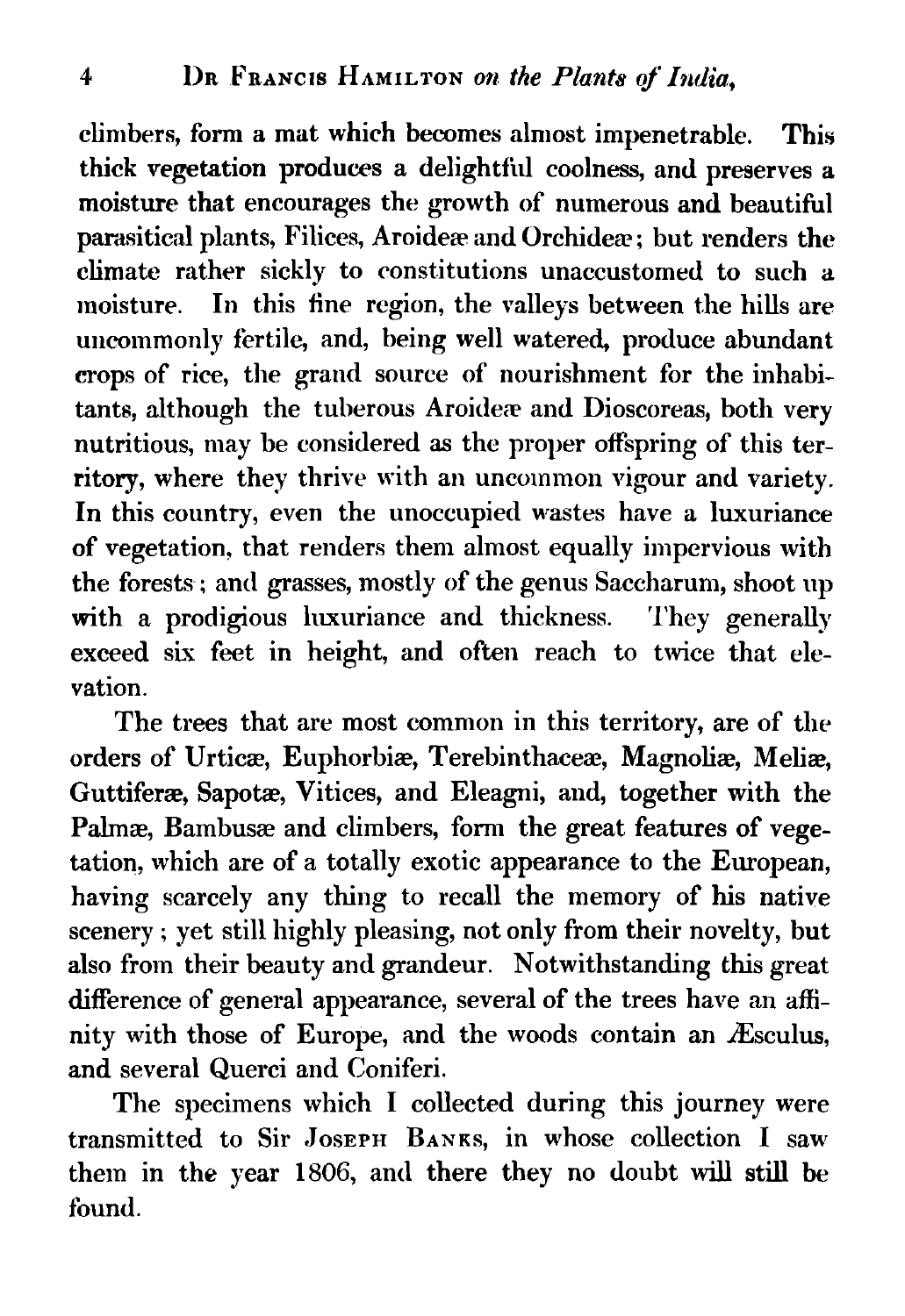Soon after my return from Chatigang, I was removed to Baruipur, a station near Calcutta, where I chiefly employed my leisure in describing fishes. Still, however, I continued to collect whatever appeared rare for Dr ROXBURGH, especially during several journeys which I made through the great forests that occupy the islands formed by the estuaries of the Ganges. These dreary woods, half inundated by the tides, and skreened by banks of offensive mud, afford but little scope to the botanist. The variety of vegetables which they contain is by no means great; and the danger in attempting to collect them, by landing where tigers are so numerous and ravenous, is very great. I believe, however, that in the various journies which I made between Calcutta and Lukhipur, and from Baruipur, through these woods and islands forming part of the ancient kingdoms of Vanga, Upavanga, and Angga, I had an opportunity of describing most of their vegetable productions. Mangroves of various kinds, including Rhizophora, Ægiceras, Avicennia, Sonneratia, and Heritiera, especially the latter, form the predominant feature of these woods; but they are ornamented with curious Convolvulaceae and Apocineæ, with many parasitical Filices, and some elegant Lycopodiums and Lichens, not remarkable, indeed, for variety, but of great size and beauty.

The cultivated parts of this Delta of the Ganges, as it has been called, are not more favourable to the botanist than the wastes. The plough or hoe occupies almost every spot, one ricefield succeeds another, and the houses are buried among groves of Mangifera, Artocarpus, and Bambusa, intermixed with Palmæ, and are only kept above water, by being raised on the banks thrown up by digging ponds. In this territory the wastes are generally covered with reedy grasses, almost as lofty as those of Tripura. The whole aspect, indeed, of the country, and of its vegetation, is strange and foreign to an European, unless to a

 $\mathbf{B}$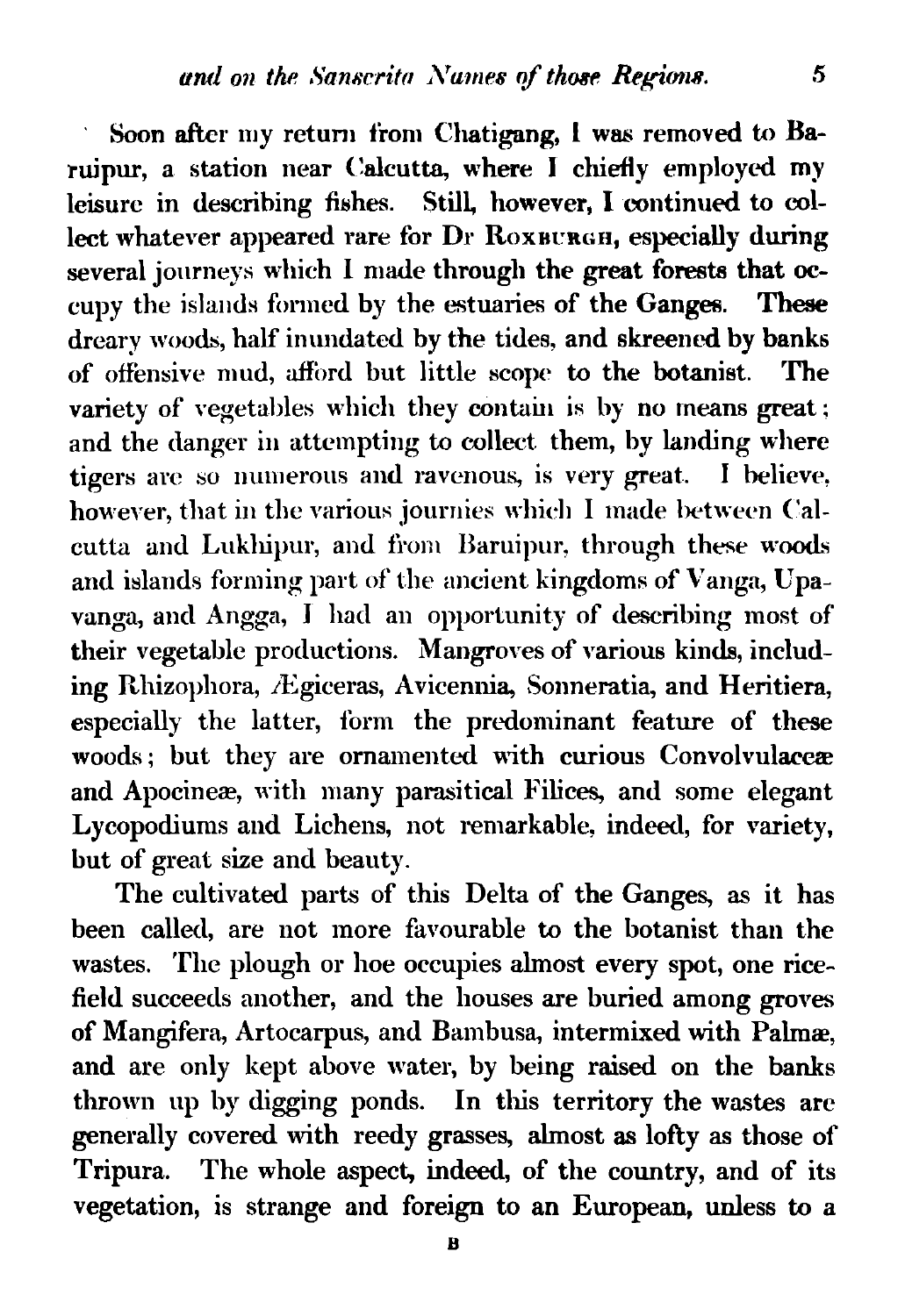Hollander. For four months in the year every field swarms with fish, and at all times the only conveyance is by boats.

During my stay in this part of the country I made few botanical observations, except by communications with Dr Rox-**BURGH.** I, however, transmitted a few descriptions and drawings to Sir J. E. **SMITH,** with whom they still remain.

During the year 1800, I was employed by the Marquis  $W_{EL}$ -LESLEY to examine the state of the country which he had lately taken from TIPPOO SULTAN, and of the province which Europeans call Malabar. I landed at Madras (Chinapatana of the natives), and travelled through the territory belonging then to the Nabob of Arcot, which Europeans call the Carnatic, but it is the Draveda of the Hindus, bounded on the south, at the mouth of the Kaveri, by Chola, which Europeans call Tanjore, and to the north by Andhra, the sea-coast of which by Europeans is usually called the Circars, **as** having once been divided into five districts (Circar), which were early ceded to Europeans by the Muhammedan princes of Andhra or Tailingana. The coasts of Chola, Draveda, and Andhra are usually included by Europeans under the denomination of Coromandel, a name totally unknown to the natives, who consider it as English, and from which we have several plants named Coromandeliana, as from the English word Madras, with the addition of Patana (City) we have Maderaspatana, **as** if plants grew in the streets. Both names should be avoided as inconveniently long, as well as devoid of meaning in any language.

On leaving Draveda, and ascending to the elevated region, lately under the dominion of TIPPOO SULTAN, I entered the ancient Hindoo territory, called by them Karnata (Latine, Carna**ta),** but usually known to Europeans by the name of Mysore, from the town where its princes for some generations resided. Having examined this and the skirts of the interior of Andhra, I descended again to the low country by the south, and exa-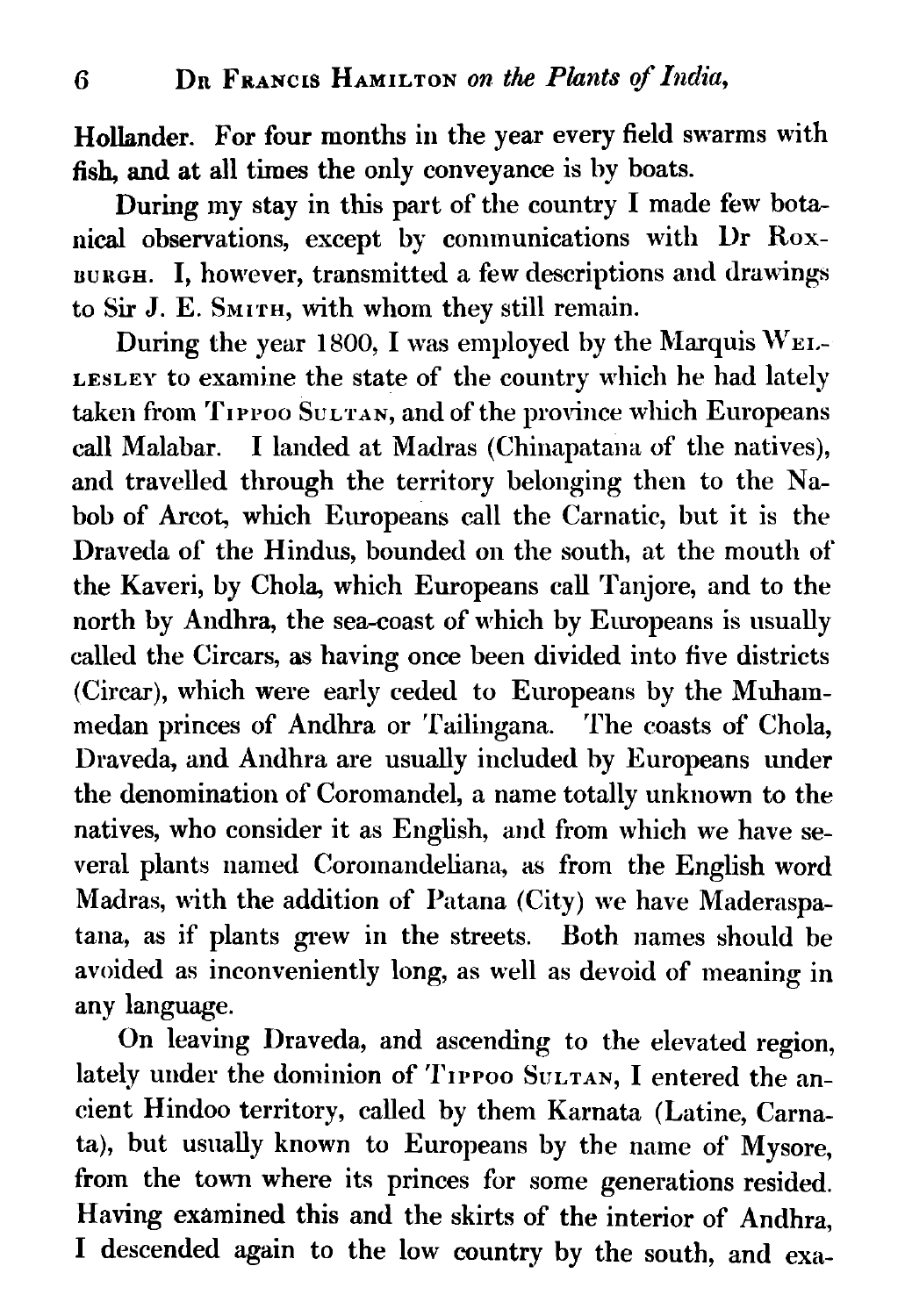**mind** the country west from Chola, which the natives **call** Chera or Cheda, but which Europeans, from a town in it, call Coimbetore (Coiamatura). Chera as well as Chola is bounded on the south **by** the country **which** the natives call Pandiya, extending from near the Kaveri to the Southern Ocean. The northern parts of this, towards Chern, I had an opportunity of examining. The vegetation of all these countries is nearly similar. The elevation of Mysore above the others, although probably about 3000 feet of peiyendicular height, produces no great change. The temperature is no doubt somewhat lower, and more agreeable to European feelings ; but the aspect of the upper country is not materially different from that of the lower. Both labour under a scarcity of rain, so that artificial irrigation from reservoirs or canals is necessary for the production of rice, which, in the low country especially, is the staple article of food, although both there and in the higher country the rainy season produces crops of miserable small grains, such as Eleusine Corocanus, **Ya**  nicum Italicum, and Panicum miliaceum, that are used by the natives as a succedaneum for rice. These crops have little of an European appearance ; nor do the orchards and gardens heighten the resemblance. The fruit trees round the villages consist chiefly of the Mangifera, Citrus, Bassia, Artocarpus, Eugenia, Elate, and Borassus, while the kitchen gardens require to be watered by machinery from wells. The general appearance of the country is sterile, the rock projecting in a great many places, while, during the greater part of the year, the grass is entirely parched up from want of moisture ; and even in the rainy season the grass is not longer than is usual in Europe. In **the**  woods, the trees are still more stinted than those of Europe. and consist in a large proportion of wild prickly dates (Elate sylvestris) and Bambusa, with trees of the Leguminosa, especially such as have prickles, and of the Rhamni. Even the thickets consist chiefly of bushes of the Leguminosæ, and of the Rhamni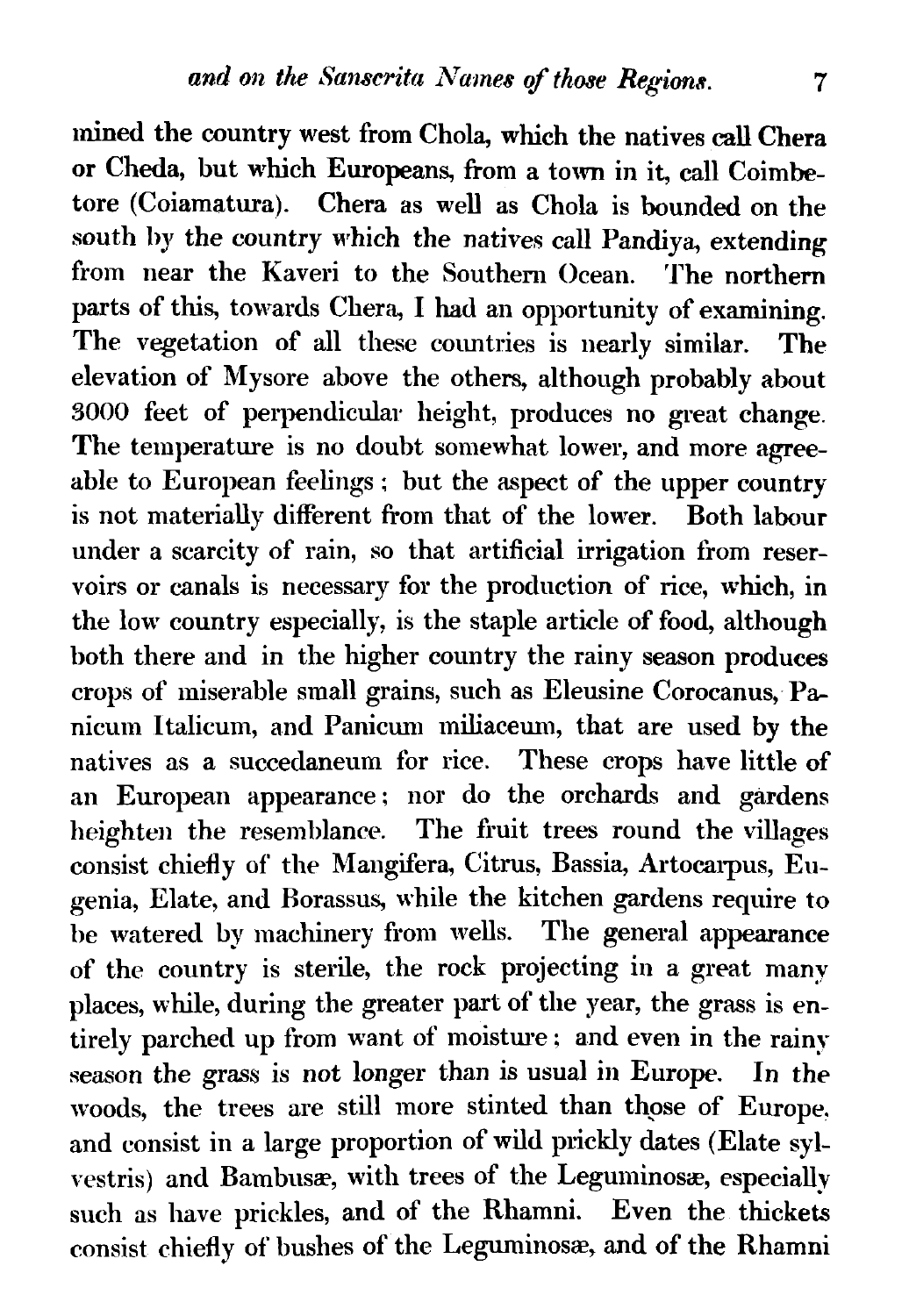and Caparides, almost all armed with prickles or thorns, while the fences are chiefly of naked Euphorbiae (Antiquorum and Tirucalli). The most common trees besides the Leguminosæ and Rhamni, belong to the tribe of Eleagni and the genus Grewia : and the most common herbage consists of small Cyperus, Scirpus, Andropogon, Convolvulaceæ, Acanthaceæ, and Leguminosæ, especially Hedysarum, Crotolaria, and Indigofera, so that the vegetables have little in common with those of Europe, especially of its northern parts. With the rnore barren parts of southern Europe there is more resemblance, the Rhamni and Caparides being common to both.

After examining these countries of rigid vegetation, as it may be called, I passed through the gap in the Animaliya or Elephant Mountains, and entered the province called Malabar by Europeans, but Kærula and Malayala by the natives. These, indeed, consider Malabar as an English word, meaning the whole seacoast between Cape Comorin and Surat, which seems to be the fact. We ought, therefore, to call the province of Malabar by one or other of the native appellations. The territory called Kærula by the natives, extends from the southern extremity of India to almost the latitude of  $12\frac{1}{8}$  degrees North; but this includes a portion of the English province of Canara; and it extends from the summits of the mountains to the sea. In its vegetable productions and appearance, it more resembles Chatigang and the mountains of Farther India than the adjacent territory of rigid vegetation ; but it is better cultivated, contains more plantations, especially of Palmæ, and, the rock projecting more, the vegetation is not quite so lusuriant. It has, however, perhaps still less of an European appearance, none of the Amentaceae nor Coniferæ being found in its woods. The Dutch, however, have introduced many fine trees from the Eastern Islands, and the Portuguese some from the West Indies ; both of which give a considerable variety to its plantations, and few countries possess a ve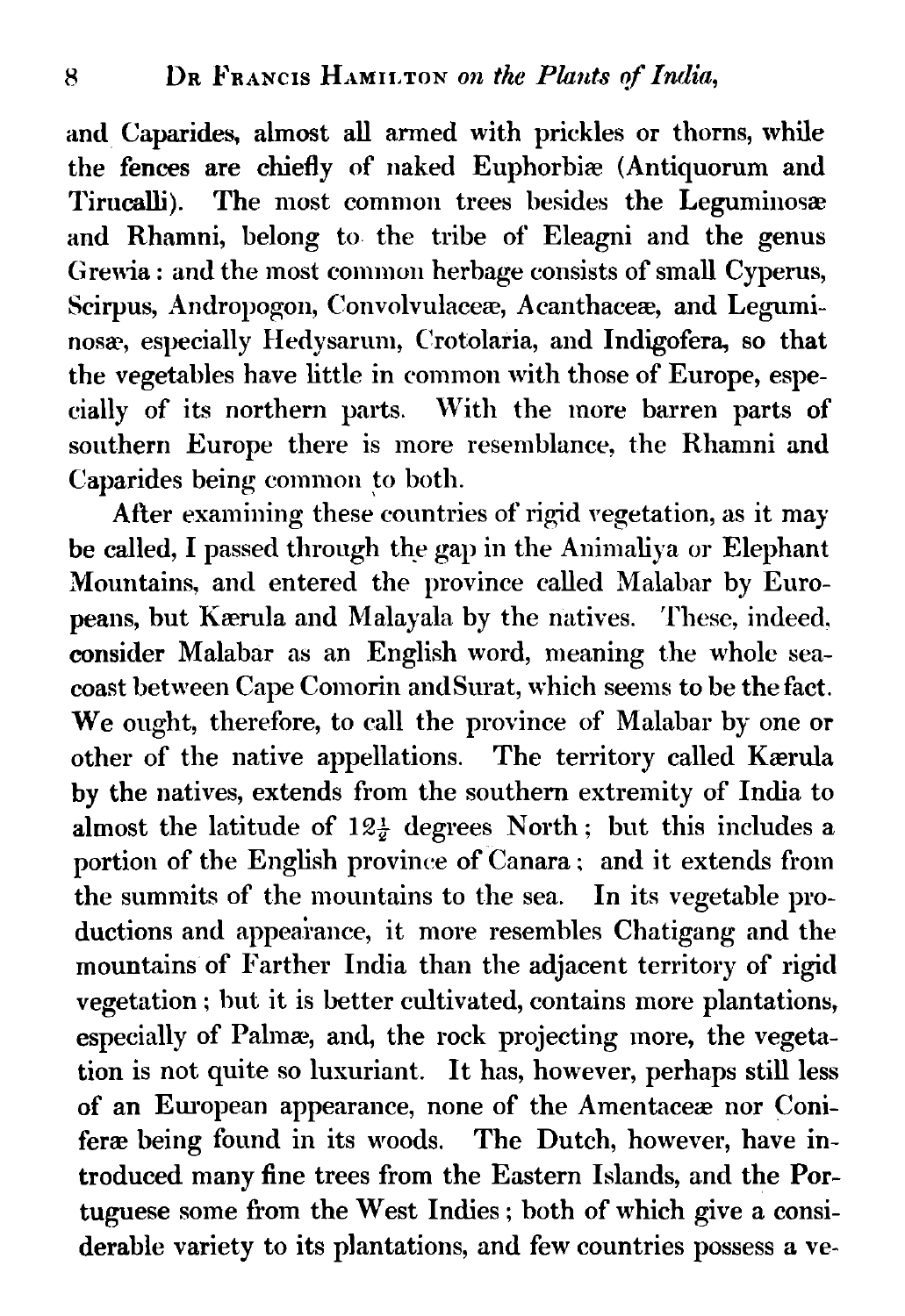getation so elegant, prospects more grand and beautiful, and a climate more genial. Its highest mountains, although of considerable height, perhaps **6000** feet perpendicular, have nothing of an alpine appearance, but produce a moisture and coolness that extends a more vigorous vegetation to the adjacent country above.

Nearly connected with Kærula, and little different from it in vegetable productions is Ceylon, the Taprobana of the Romans, and the Lanka of the ancient Hindus. In 1815, I had an opportunity of a cursory examination of its southern end, and saw sufficient to indicate, that, in general aspect at least, it does not materially differ from Malayala.

North from Kærula, and, as I have said, including a portion of it, is the extensive English province of Canara, a word of doubtful origin, and supposed by the natives to be English. The Hindus divide it into four territories : 1st, Part of Kærula or Malayala, extending to about 12° 28' North latitude; 2d, Tulava, extending from thence to about 13° 35' N. ; 3d, Haiva or Haiga, extending to about 14° 38' N. and Kankana (Latiné Cancana) extending to the Portuguese territory of Goa ; but this, as well as all the sea coast to near Bombay, are included in the territory which the Hindus call Kankana. These countries, like Malayala, extend from the summit of the mountains to the sea, and scarcely differ in appearance or vegetable productions from that territory ; but they are rather hotter and drier, and their vegetation is rather less vigorous, approaching more nearly to the rigid thorny nature of that prevailing towards the East.

The specimens of plants which I procured during this journey, suffered much by the carelessness of those who were entrusted in conveying them from the ship to Calcutta ; but such as they were, they were given to Sir J. E. SMITH, together with a good many drawings, and both remain in his collection. The notes which I took have been deposited in the Company's Li-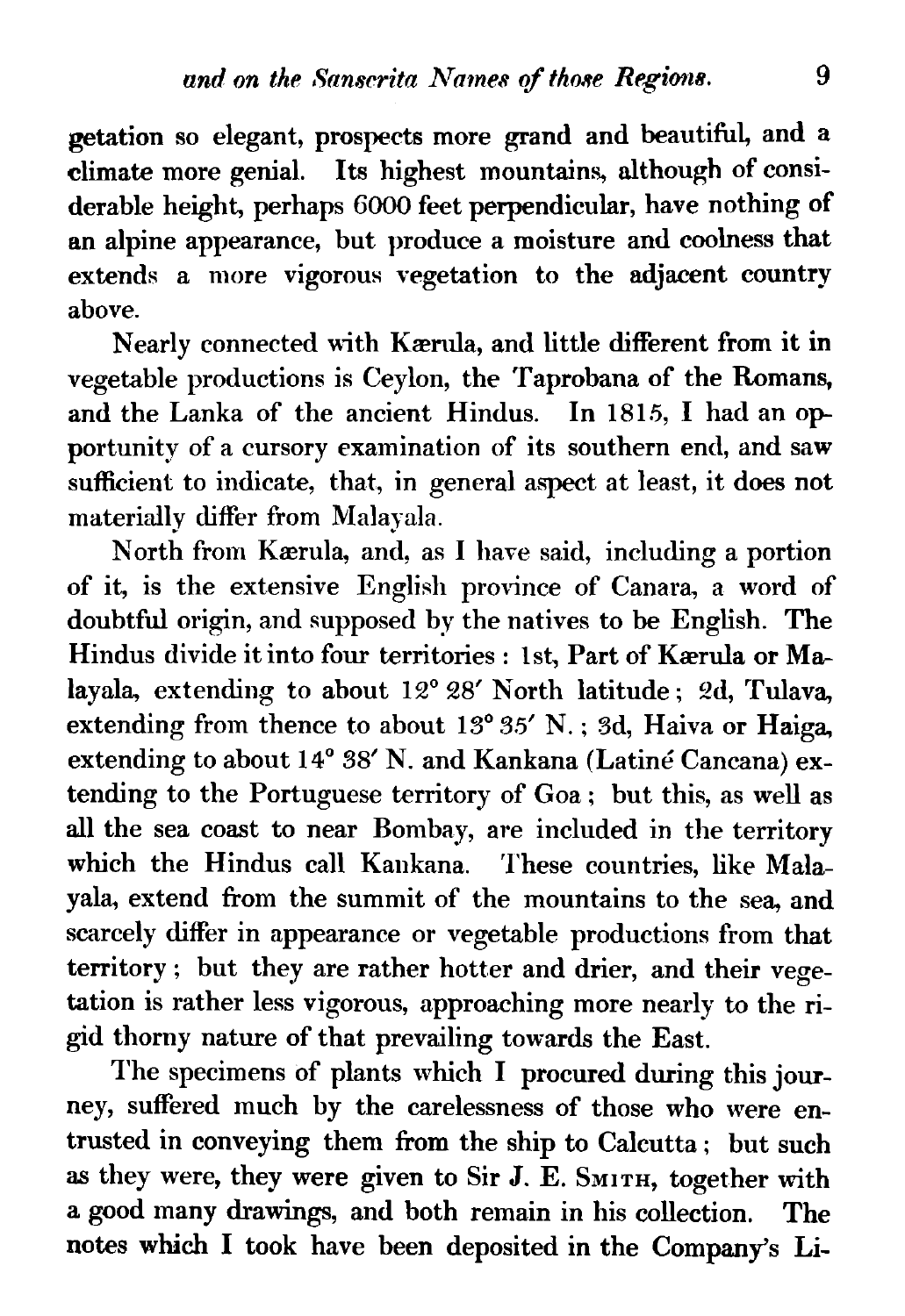brary. Some duplicate specimens were given to A. B. LAMBERT, **Esq. and** I think that Sir J. E. **SMITH** has a copy of the notes : of this, however, I am not certain.

Soon after my return from the south of India, I was sent to Nepal along with the embassy conducted by Captain KNOS. Having proceeded by water to Patna, I passed, by easy stages, and with many halts, through the ancient territory of Besala. now called Sarun; and through a portion of Mithila now called Tirhut. There I carefully examined and collected such plants as were in flower ; and, on the 1st of April 1802, **J** ascended into Nepal, where I remained nearly twelve months, delighted with the variety, beauty, and grandeur of its vegetable productions, of which I procured many specimens, descriptions and drawings, all of which I gave to Sir J. E. SMITH, only reserving specimens, where there were duplicates, for Mr LAMBERT. I afterwards had an opportunity of procuring many specimens from the same quarter, and of making many observations on these plants, which I may have occasion to use under the disagreeable circumstance, that I may have described the same plant under diflerent names, among those given to Sir J. E. SMITH, and among those which I afterwards procured ; but under the circumstances already mentioned, this was unavoidable. For an account of the appearance of the vegetables in this interesting region, 1 may refer to the Account of Nepal which I have published.

Soon after my return to Calcutta in 1803, I was appointed Surgeon to the Governor~General ; and the leisure I then had for the study of Natural History, was chiefly employed in superintending the Menagerie founded by the Marquis WELLESLEY, and in describing the animals there collected. I returned to England with this distinguished Nobleman in the end of 1805, and in 1806 was appointed by the Court of Directors to make a statistical survey of the territory under the Presidency of **Fort Wjl**liam, usually in Europe called Bengal : but containing many ex-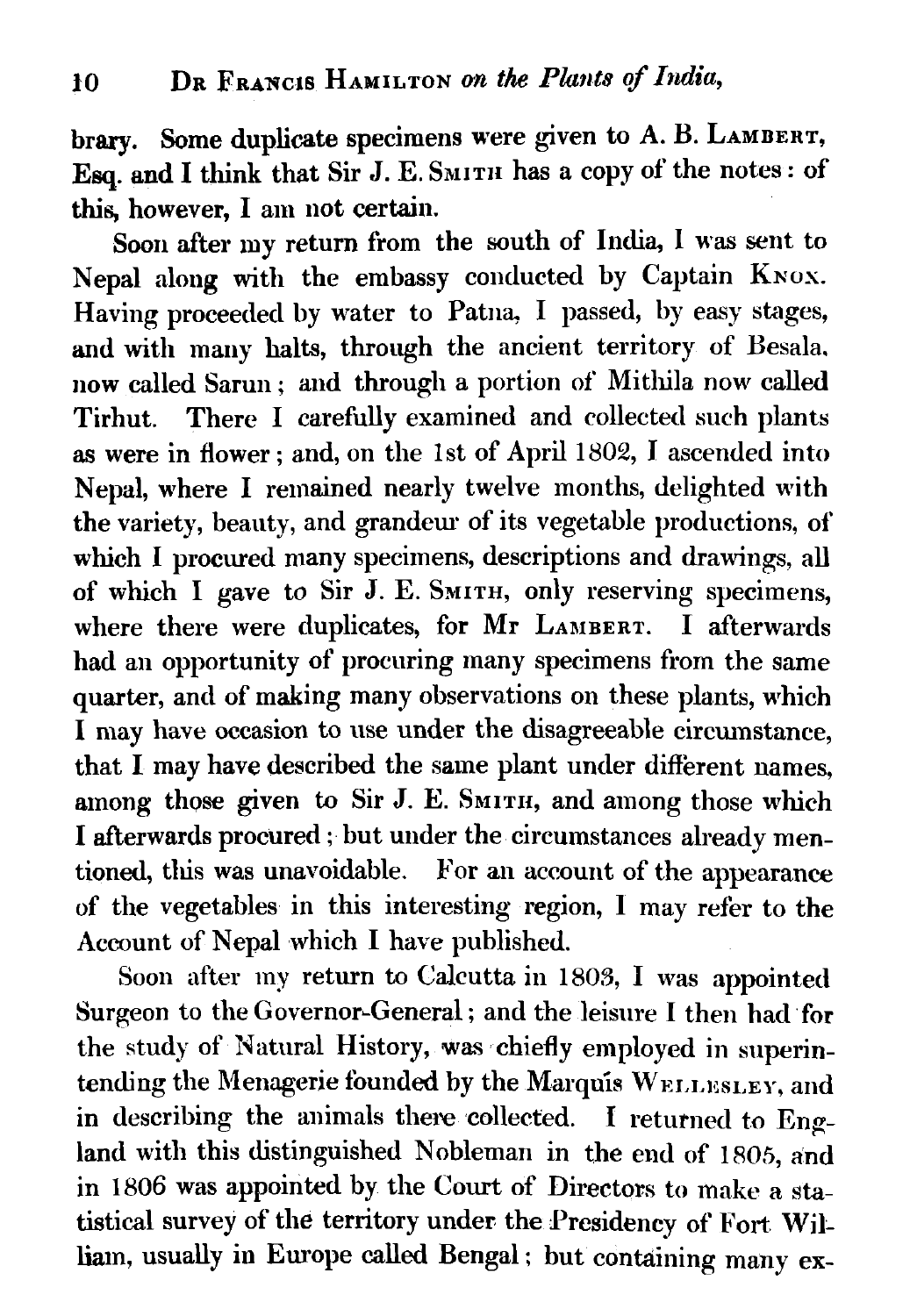temive regions besides Bengal, **taking** that **even** in the most **ex**tended sense of the Mogul province of the name : for in Hindu geography, Vanga, *from* whence Bengal is a corruption, is applied to only the eastern portion of the Delta of the Ganges, as Upavanga is to the centre of this territory, and Angga to its western limits.

I commenced this survey after the rainy season of 1807, with the English district of Dinagepore (Dinajpura), forming part of the ancient kingdom of Matsiya, bounded by the Mahananda on the west, by the Korataiya (Latiné Coratæa) on the east, by the mountains on the north, and by the Padma or eastern branch of the Ganges on the south. This district is not very favourable for the botanist, being in general highly cultivated; but its southern parts, especially round the ancient city of Purua, are woody, and yielded a considerable increase to my collection.

In spring 1808, having finished the survey of Dinagepore, I passed through the English district of Rungpur **(Ranggapur),**  the Kamrupa of the ancient Hindus, and having examined the north-eastern wastes of that territory, where I added much to my botanical stores, I halted for the rainy season at Goyalpara (Latiné Goalpara). This place, situated at the northern extremity of the mountainous district, which bounds the Gangetic Plain on the east, afforded me most ample employment as a botanist, producing a variety of beautiftl **and** rare plants, almost equal to that of Nepal : and, with my journeys to Ava and Chatigang, enabled me to form a proper estimate of the vegetable productions of Farther India *(ultra Gangem)*, the China of the Hindus, and which I have already described.

With the fair weather of 1808 I recommenced the survey of the Rungpur district, where I found an excellent field for a botanist, as it contains inariy wastes. As the rainy season of **1809**  approached. I retired to a house near the town of Rungpur, and there continued, in a situation not very favourable for a botanist,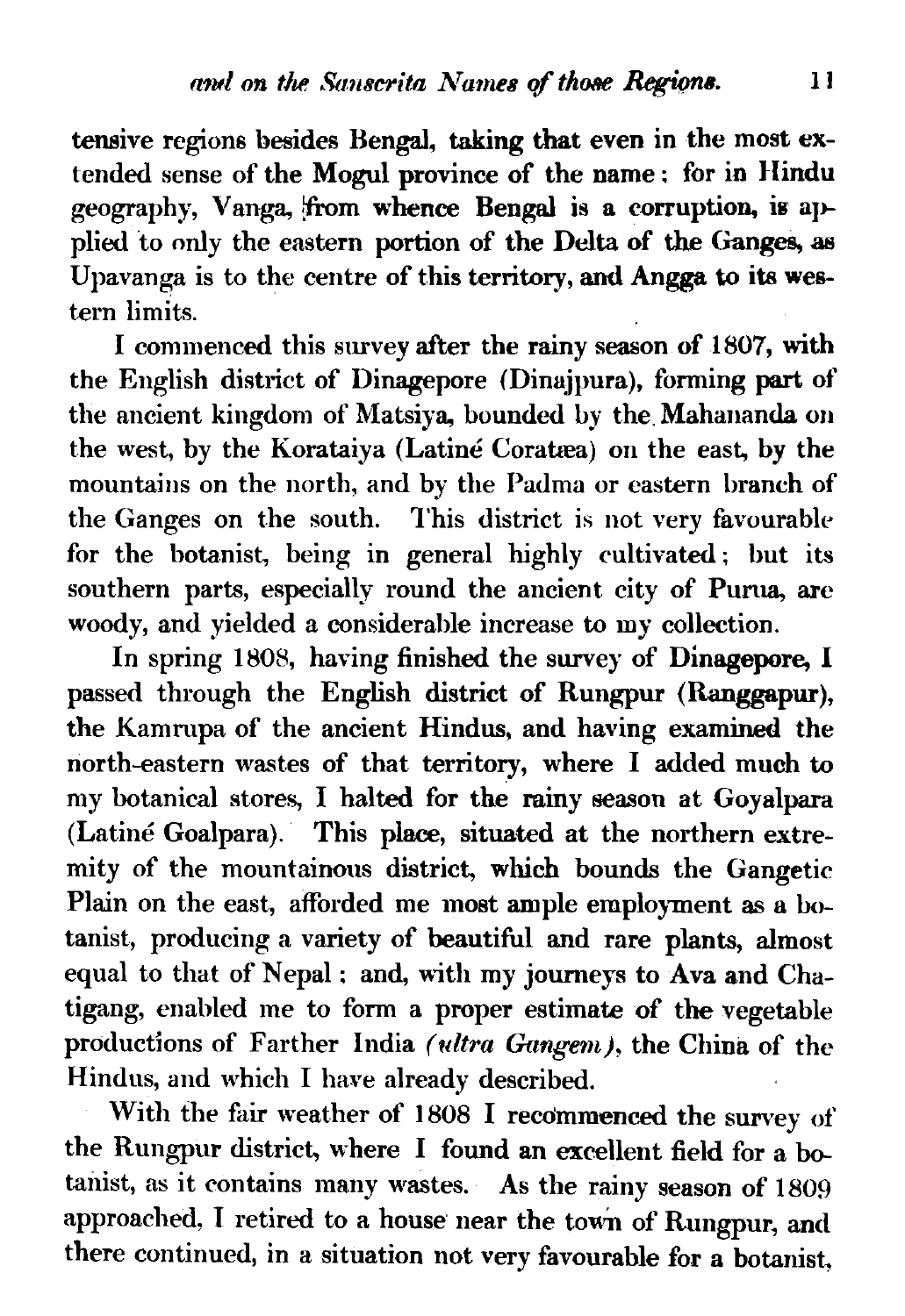until I had time left only to convey me **to** Purneah (Puraniya), before the fair weather of 1809 should commence.

The English jurisdiction of Purneah (Latiné Purania) forms a part of the ancient Hindu kingdom of Mithila, with a small portion of Angga around the ruins of Gaur; but my journey, during the dry season, added little to my botanical stores. This, however, was amply recompensed by my stay, during the rainy season 1810, at Nathpur, on the frontier of the Kiratas or Ciratas, subject to Nepal, from whence, as well as from the forests in the northern parts of Mithila, I procured a great variety of rare and curious plants.

In autumn 1810, so soon as the weather cleared, I proceeded to the district of Boglipore (Bhagulpur), the eastern part of which is included in the ancient Hindu kingdom of Angga, while its western portion is in Magadha, and the portion on the northern banks of the Ganges is partly in Angga, partly in Mithila. The greater portion of this district being waste, was very favourable to me as a botanist, and I had here an opportunity of extending my knowledge of the rigid vegetation of the Vindhiyan Mountains, which the Hindus consider as bounding the Gangetic plains on the south, and as extending from the southern banks of the Ganges to the Southern Ocean. These hills are here much lower than the parts of the same mass which I examined in the south ; but their vegetable productions are nearly the same, and have a similar rigid thorny appearance ; but, the rains being more copious, the vegetation is not quite so much stinted, although it is very far from being so luxuriant as that towards the east or north.

The rainy season 1811 I passed at Mungger, where the vicinity of the hills gave me a considerablc increase to my stock of plants, and I employed a Hindu physician not deficient in learning to point out the plants which he considered officinal, and to give me both their Sanskrita and Hindu names, which I compa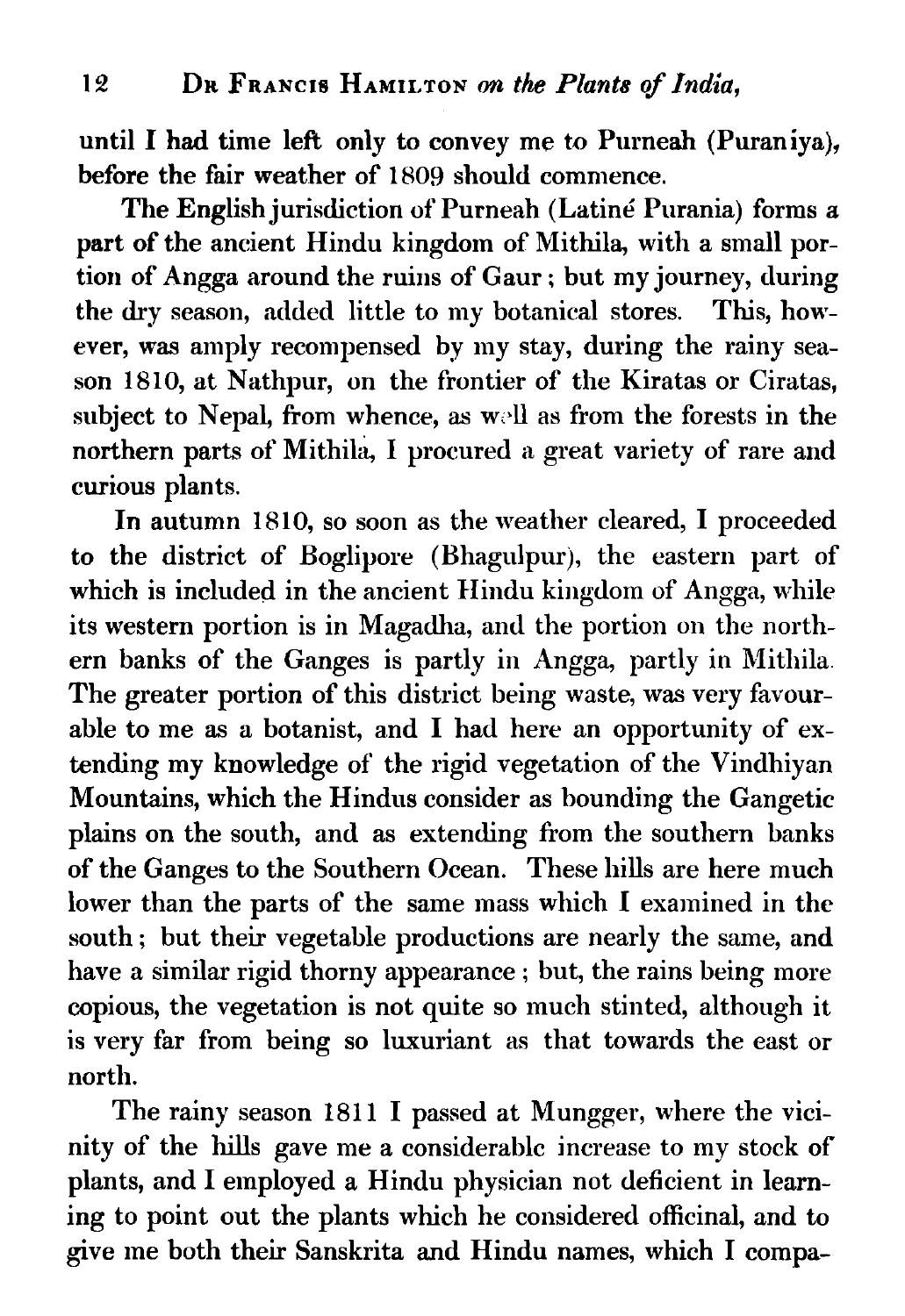red with those given to the same plants by the ignorant people who collect and vend drugs.

In the following dry season 1811-12, I examined the jurisdictions subject to the magistrates of the cities of Patna and Gaya, both included in the ancient kingdom of Magadha, which for many centuries before the Muhammedan invasion, was considered the chief seat of Hindu power and glory, so that its princes were indifferently called Kings of Magadha and of Bharatkanda, or the Land of Virtue, the name by which the Hindus fondly call the territory occupied by their race, the descendants of Brahma. In these districts I had a farther opportunity of making myself acquainted with the rigid vegetation of the Vindhiyan Mountains, and, during my stay at Patna, in the rainy season 1812, I extended my knowledge of the officinal plants of India, by consulting the same physician and the druggists of Patna.

In the dry season 1812-13, I examined the jurisdiction under the magistrate of Shahabad, forming a great part of the ancient Hindu kingdom of Kikata (Latinè Cicata); and here I completed my knowledge of the vegetation of the Vindhiyan Mountains, which, the farther west  $\tilde{I}$  proceeded, rose to a greater elevation, were more rocky, and communicated to their vegetation more and more of the rigid and thorny nature of that produced on the arid hills and mountains of Draveda, Karnata, and Chera.

Soon after the rainy season of 1813 commenced, I embarked at Chunar, and proceeded up the Ganges and Yamuna (Jomanes PLINII) or Jumna to Agra, and thus had an opportunity of examining the plants on the banks of these rivers, passing along a portion of the ancient kingdom of Malava (Malwa) on the east of the Yamuna river, near the Ken (Cainas PLINII) and Chumbul rivers, and then proceeding through the centre of the ancient kingdom of Kuru, which, in the earlier part of the Hindu government, was the chief seat of power and glory, restored to it afterwards by the Muhammedan conquest, and only lately restored to

D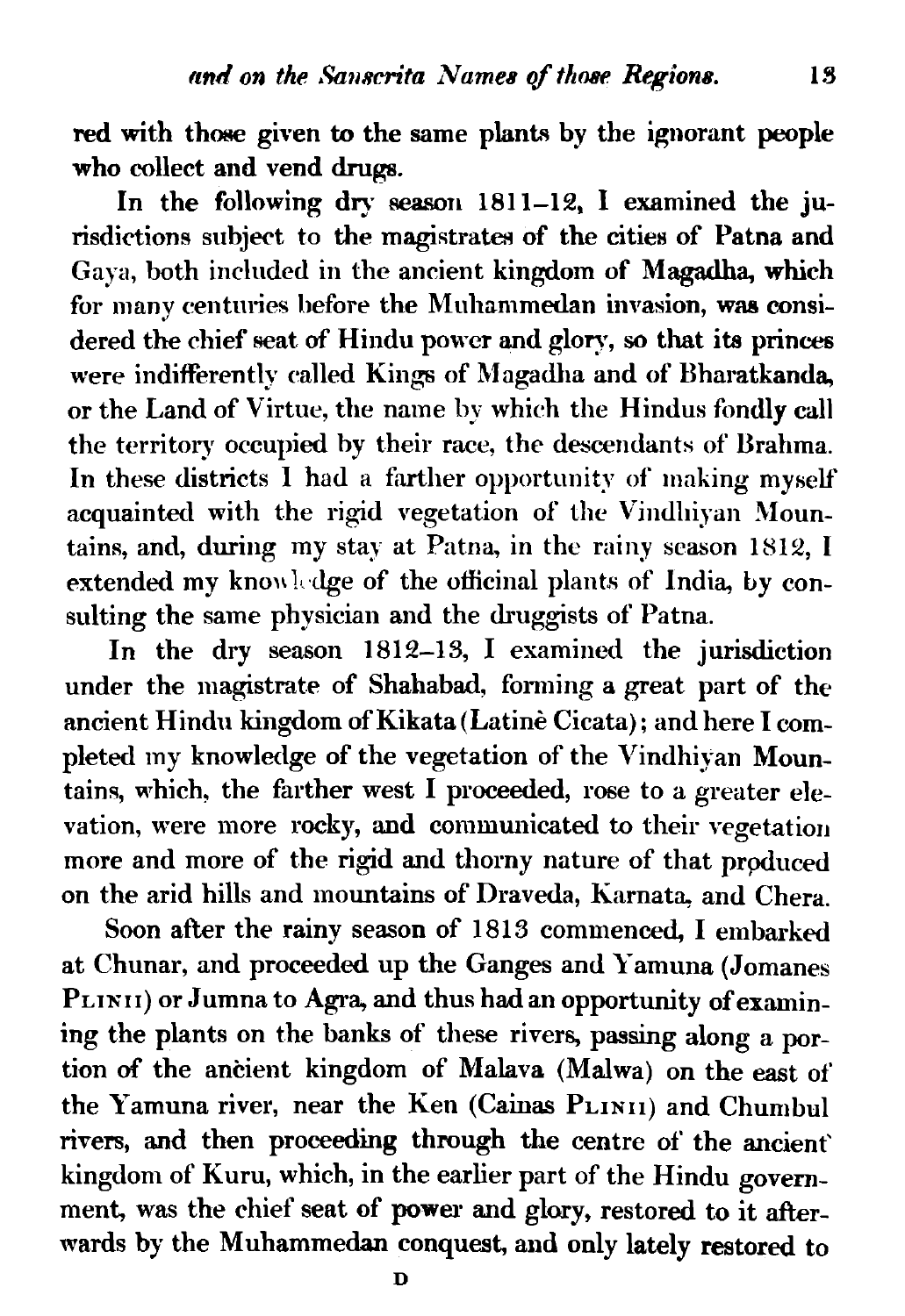Angga by British valour and prudence ; for, in the time **of** ALEX-**AXDEn,** Angga was no doubt the chief seat of Hindu power, as Palibothra seems to have been seated opposite to Rajamahal in Angga, although on the skirts of Magadha, which in latter times was the great seat of authority.

Before the end of the rainy season I returned down the rivers, and ascending the Gagra, entered the district of Gorakhpur, forming a considerable portion of Cosala, the territory of the powerful Family of the Sun, who reigned at Oude (Ayudhiya). During the dry season  $1813-14$ , I remained in the district of Gorakhpur, where I made large additions to my botanical observations, both from the forests of the country, and from the neighbouring parts of Nepal, from whence 1 procured many plants.

When the rainy season commenced I again embarked, and proceeded up the Ganges to Futehgar, where 1 had again an opportunity of examining the vegetable productions of the ancient kingdom of Kuru, through the centre of which the Ganges passes; for it includes both banks of the Ganges and Yamuna, being bounded on the east by Kosala, and on the west by Pangchala, now called the Punjab, or the country watered by the five rivers joining the Indus from the north-east.

Having thus examined a considerable portion of the Gangetic plain, always considered the proper seat of the Hindu race. descended from a colony of civilized persons calling themselves sons of BRAHMA, who in the earliest ages settled at Vithora (Betoor Rennell), and gradually extended their power over what is now called Hindustan, I shall proceed to give some general account of the vegetation of this fertile tract, which, without any thing that can be called a hill, extends from the Indus to the Eastern Ocean, and from the Vindhiyan to the Himaliya mountains.

This plain, extending in length about fourteen degrees of longitude, in the middle latitude of 25°, and in breadth from two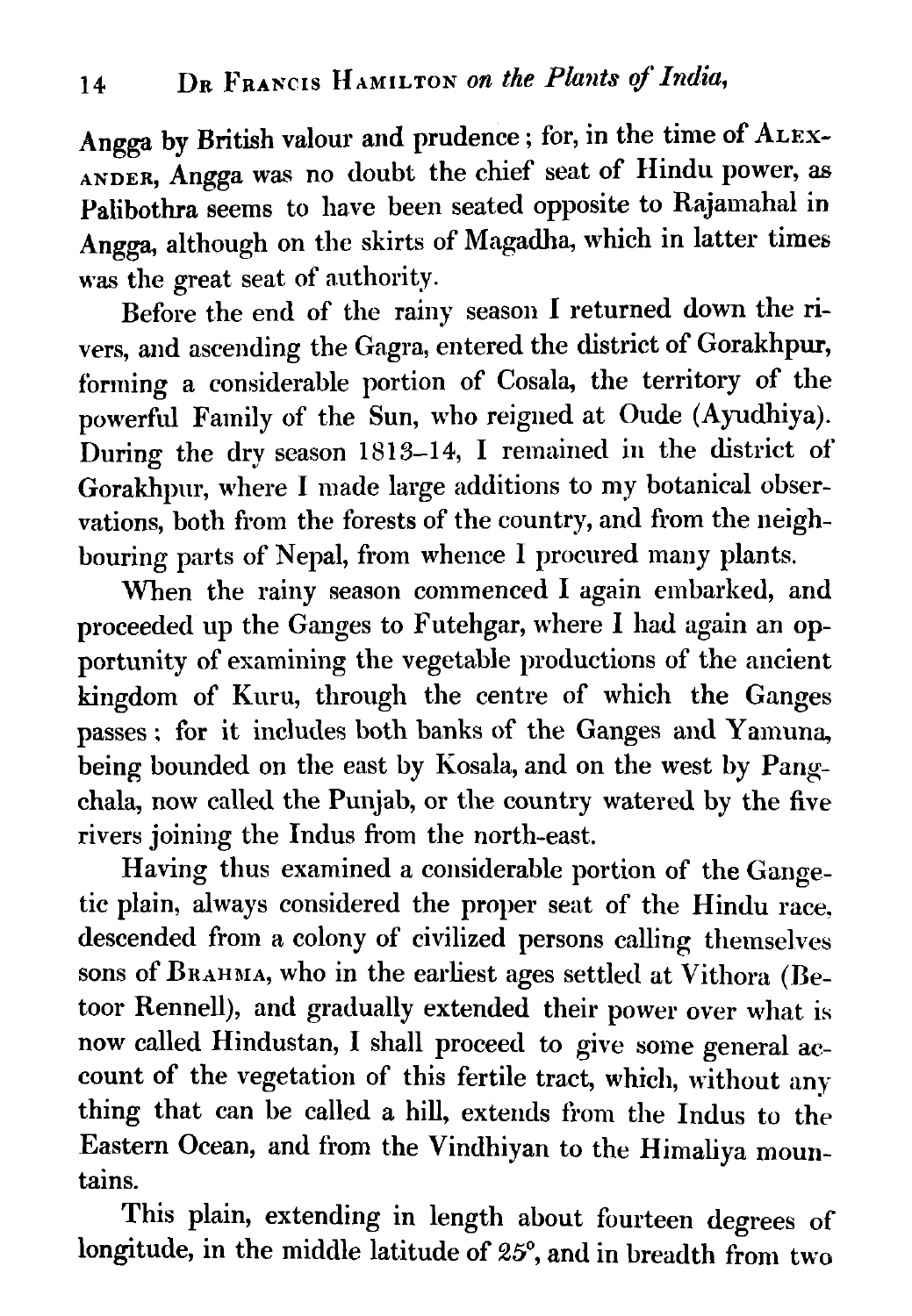to four degrees of latitude, seems to derive a large proportion of its vegetation from the neighbouring hills ; but grasses, especially Banlbusa, Saccharurn, Andropogon, Apluda, and Panicum, together with the allied tribes of Cyperoideæ, form a larger and more marked feature than trees or shrubs. On the whole, the rigid and thorny vegetation of the Vindhyan mountains seems more suited for the plain than the more ornamental vegetation of either the Eastern or Himaliya mountains. Near both these, however, their plants have made considerable encroachments, and communicate a change of appearance to the adjacent plains, especially towards the east, where the air is vastly cooler and moister than farther west.

I have already mentioned the appearance of the Gangetic Delta, which, on the whole, has a strange and exotic appearance to the European traveller. As we advance, however, to the north, and still more as we proceed west, notwithstanding the intense heats of the summer, the vegetation appears more of an accustomed form. Wheat, Barley, Pease, and Rape-seed form by far the largest proportion of the crops, and we observe fields of Potatoes and Carrots, while the Palmæ and Bambusæ disappear from the plantations, and the gardens produce the Vine, the Fig, the Apple, and the Plum, with many flowers common in Europe, and the thickets contain much of the wild Rose. Still, however, even in Kuru, the Mangifera, the Eugenia, the Calyptranthes, the Fici (religiosa and bengalensis) the Rhamni, and the exotic crops produced in the rainy season (Oryza, Holcus, Panicum, Paspalum, Dolichos) with the want of the Coniferæ and Amentacea in the plantations, remind us sufficiently that we are not in Europe.

I now was exhausted by a long continued exertion ; the observation of plants making but a small part of my duty, and I required to pass the remainder of my days at peace in my native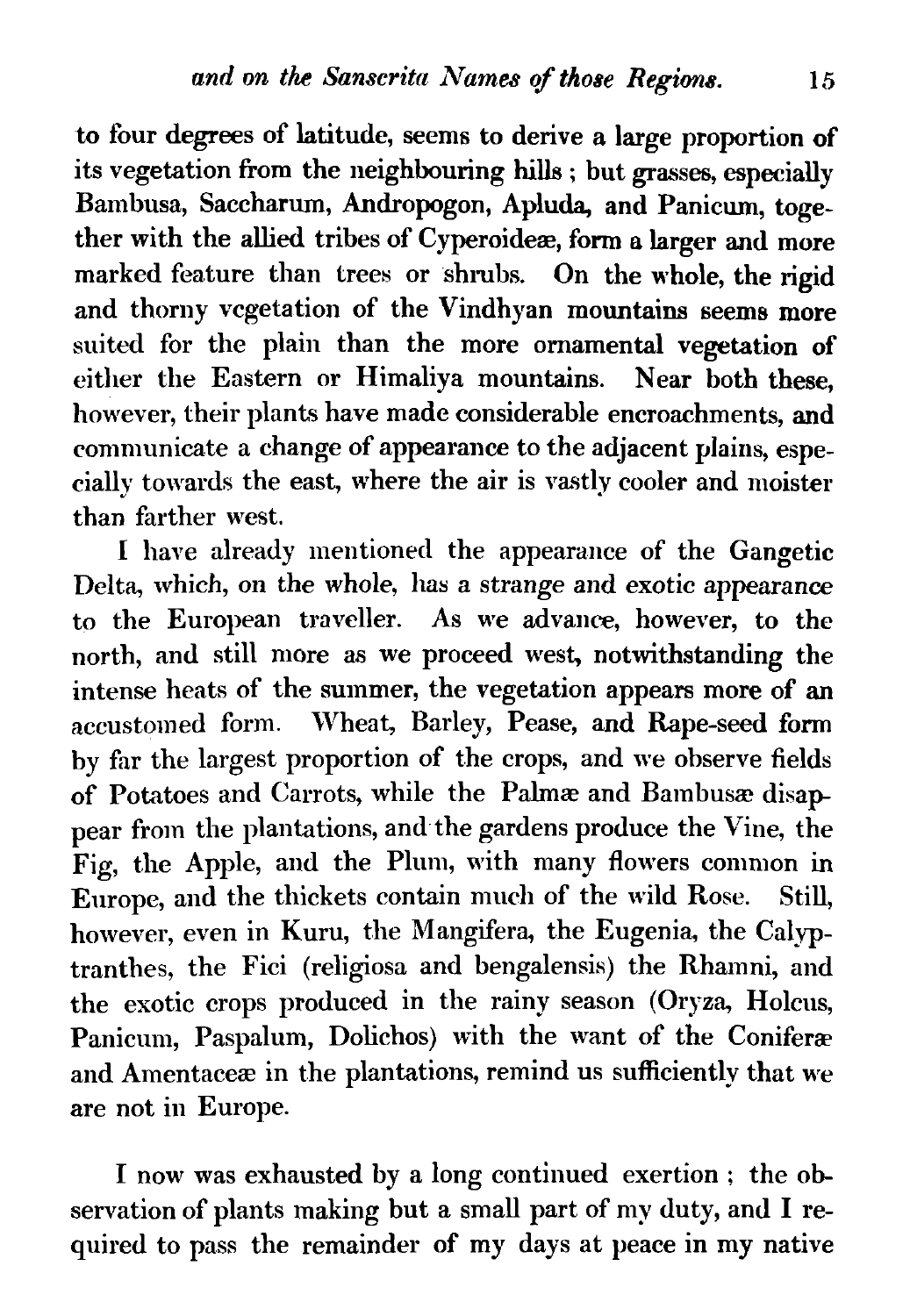climate. I accordingly returned to Calcutta, to prepare for my journey; and, in the mean time, on the death of Dr ROXBURGH, took charge of the Botanical Garden, having been appointed his successor by the Court of Directors. While preparing for the journey, 1 was deprived by the Marquis of HASTINGS of all the botanical drawings which had been made under my inspection during my last stay in India, otherwise they would have been deposited, with my other collections, in the Library at the India House. **By** this ill-judged act of authority, unworthy of this Nobleman's character, the drawings will probably be totally lost to the public. To me, as an individual, they were of no value, as I preserve no collection, and as 1 have no occasion to convert them into money.

In February 1815 I embarked for Europe, and in September presented my whole collections to the Court of Directors, with an order from the Lords of the Treasury for their being delivered free from duty,-an order which was granted with the utmost liberality and urbanity.